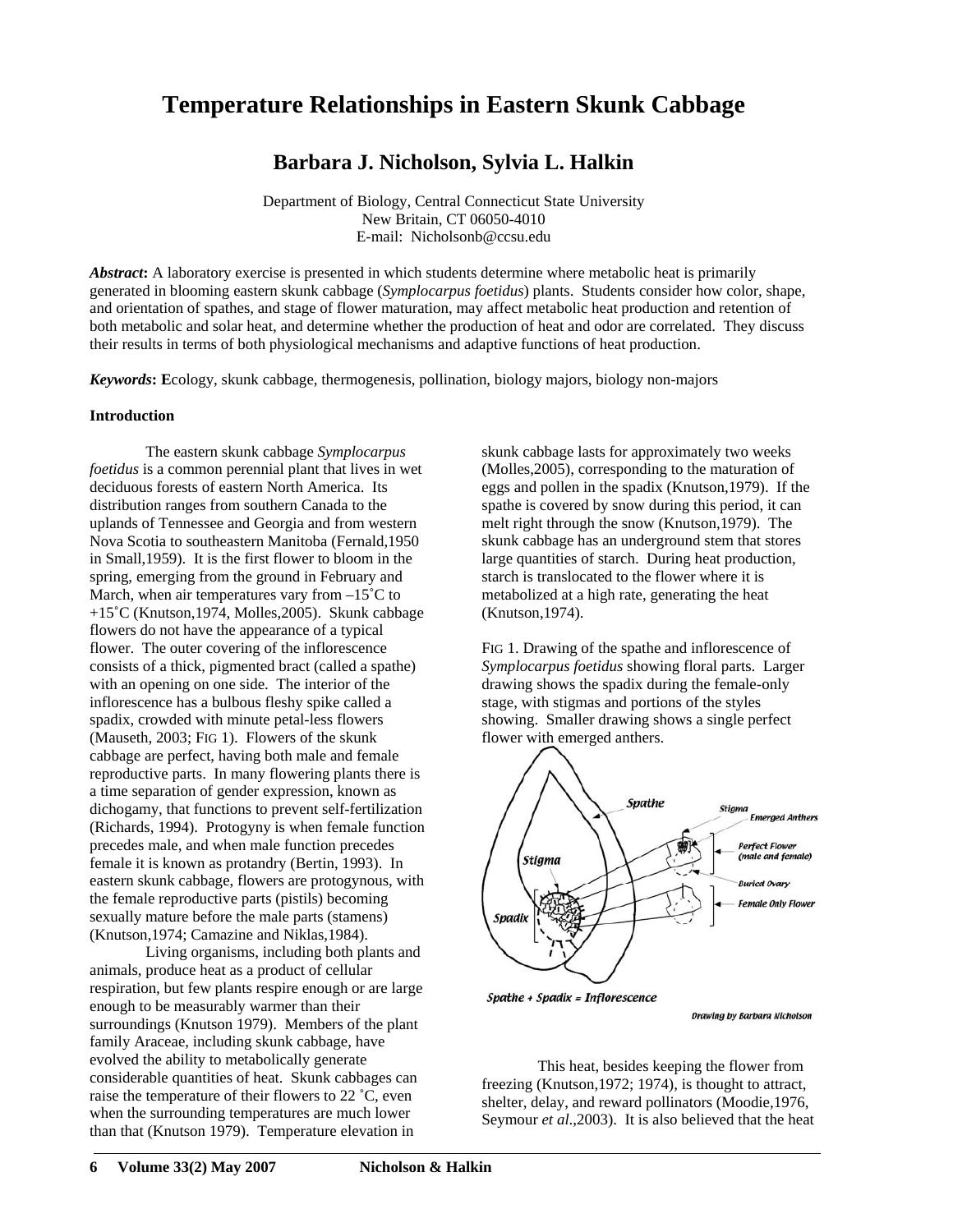assists in the diffusion of carbon dioxide and the skunky odors produced by the plant (Uemura *et al*.,1993). Various pollinators are attracted to both the heat and the odor, and maybe also to the  $CO<sub>2</sub>$ given off by the flower. Heat production in *Symplocarpus foetidus* is thought to assist pollination by accelerating the maturation of eggs and pollen in the spadix, by melting any overlying snow cover to expose the spathe, and by attracting a variety of pollinators through the emission of heat, odor and/or  $CO<sub>2</sub>$ . Since heat production is critical to the reproductive success of skunk cabbage, we designed a lab activity that allows students to investigate some thermogenic relationships that might be found.

### **Materials and Methods**

Skunk cabbage usually grows in moist soils or wetlands, even in small patches of such habitat, so it may be easy to find relatively close to your school. These areas can provide outdoor educational opportunities for students but are usually not considered because of their wet nature. Getting students to enter into these wetlands may pose problems depending on the wetness of the soil. The instructor should choose sites in advance: they must be dry enough to support the weight of an adult walking around the area. All rare and/or endangered plants should be noted and protected during the activity. Students and teachers will need waterproof boots that are mid-calf to knee-high. We have purchased a classroom set of boots covering a range of sizes for students to use during this lab. Boots are sanitized with an antiseptic spray between uses.

 Heat production by *Symplocarpus* begins before the spathe opens (personal observation). Initially, all of the flowers on a spadix are female, with only the stigmas and a portion of the styles exposed above the spadix surface (FIG 1). Heat production is most intense during this stage and declines as the stamens erupt and pollen begins to be produced (Knutson,1979). Stamen eruption and pollen release occur from the top of the spadix to the bottom (Camazine and Niklas,1984). In order to capture the most intense heat production by the spadix, timing of this lab is critical. We monitor our central Connecticut skunk cabbage populations on a weekly basis beginning on February 1 to ensure that the lab is conducted during the hottest period. In Connecticut, the period of maximum heat production usually occurs during the third or fourth week in March. Knutson (1972) also reports that heat production peaks during mid to late March in northeast Iowa. When the anthers dehisce, they produce large quantities of pollen, making them easy to identify. With careful observation, the progression from female-only to perfect (male and female) flowers can be documented, and recording this

information is useful as it provides information about the stage of spadix maturity. Not all plants in a patch mature at the same time. Although the spadix is clearly visible in FIG. 1, this is not always so, particularly with younger spadices (whose spathes have smaller openings). A simple test to determine which stage the flowers are in is to insert a finger or small paint brush into the spathe opening and brush it across the top of the spadix: if anthers have dehisced, pollen will adhere to the brush or your finger.

### **Thermodynamics that might be involved**

Heat production is energetically expensive for skunk cabbages. Knutson (1974) estimated that the rate of heat production relative to body size in these plants was equivalent to that of a small mammal. Given the large heating cost that these plants experience, it was anticipated that skunk cabbage might have evolved adaptive mechanisms to reduce heat loss, or to acquire additional heat from solar radiation. The spathe itself is very insulative. It is thick and fleshy with large air spaces within its tissues that remind one of Styrofoam. The spathe color and opening orientation may also affect the efficiency of heat gain and loss. We were interested in discovering whether south-facing spathe openings captured more solar radiation than north-facing ones, and whether dark-colored spathes absorbed more solar radiation than light-colored ones. Variation is also present in the width of the spathe opening, and this has implications for heat retention in the spathe. Reportedly the spathe color changes as the flowers mature. Early spathes are yellow-green or yellow in color with few dark mottles, while older spathes acquire darker colors or more dark mottles (Kevan,1989).

Only spathes that are fresh looking, without any obvious tears or other damage, should be measured. A certain percentage of the spadices in a population are "metabolic duds" (personal observation). These bear female flowers in a state of deterioration or abortion, and they will not progress to the perfect stage. They are identifiable by having a flaccid, not turgid, spadix, and by not producing any heat. Students should be informed of the presence of such spadices and instructed not to measure them.

This exercise can be tailored to middle school, high school or college-level students depending on the complexity and length of the investigation that the instructor desires. The laboratory outline presented here was prepared for a course in ecology and evolution for second-year college biology majors.

# **The Laboratory Exercise Materials for each group of 3-5 students:**

- Clipboard
- Data sheet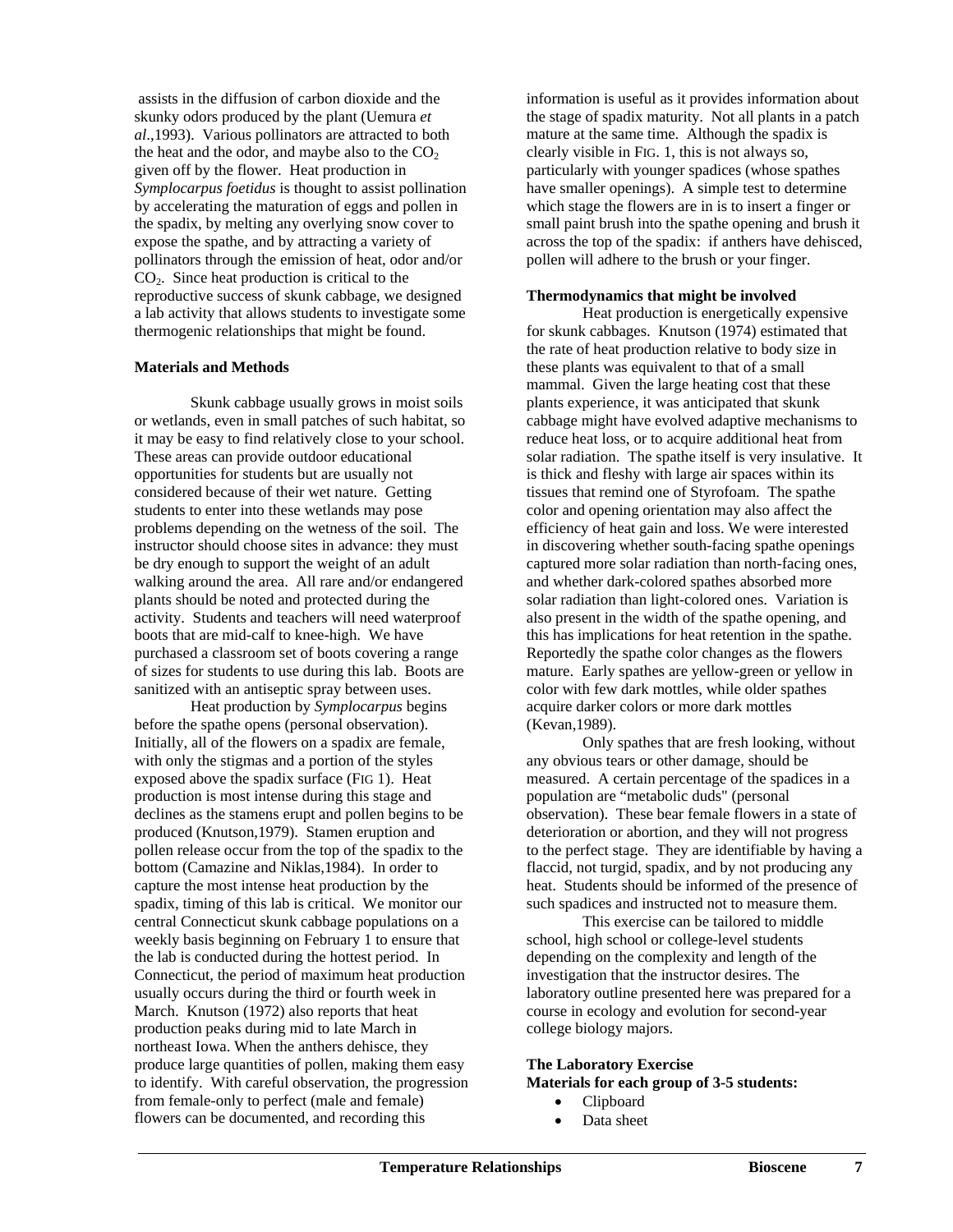- Thermocouple
- Compass
- Ruler
- Small paintbrush or Q-tip cotton swabs
- Dice or random number table (transect method)
- Rope or tape to mark transect lines (transect method)

The type of instrument needed to measure temperature will depend upon the research questions being addressed. For accurate measurements of very small surfaces a thermocouple is the best choice. A thermometer will suffice if you are interested in conducting this lab in a simpler but less precise fashion.

We conducted this lab over a period of two weeks. During the first week students collected data, which were then handed in to the instructor. During the second week students received a pooled data set compiled and summarized by the instructor, and spent their time in the computer lab creating graphs and conducting data analyses.

Groups of students were instructed to work far enough apart that each group measured different plants. Students were instructed to select 10 inflorescences to measure*,* and six types of measurements were taken at each inflorescence. Students were asked to consider how they choose which inflorescences to measure, to avoid sampling bias. One possibility is for them to measure the first 10 inflorescences they encounter that are easy to reach, undamaged, and are producing heat. Usually the students completed their field measurements in approximately an hour. In larger patches, transect sampling is appropriate and would serve to spread out students and provide a method to randomize samples. Transect lines could be randomized along a baseline using dice or a random number table.

# Observations and Measurements

1) Relative strength of the smell emanating from the spathe from a distance of 15 cm (6 inches) from the opening of the spathe. We used the following scale:  $0 =$  no smell is detected,  $1 =$  a slight smell,  $2 =$ moderate smell,  $3 =$  gross, a strong smell. Individuals vary in the sense of smell, so one student in the group should be designated as the "smeller" and conduct all of these observations, being careful to smell each plant from a consistent 15 cm distance in front of the spathe opening. 2) Temperature

- a. Air surrounding the spathe, one hand spread distance out from the spathe
- b. Ground surface next to the spathe, 3 cm away from the base of the spathe
- c. Leaf surface temperature (if a leaf is present): will require a thermocouple
- d. Outside wall of floral spathe: will require a thermocouple
- e. Spadix surface in the region of the most open flowers

3) Compass direction (NW, N, NE, E, SE, S, SW, W) that the spathe opening was facing. Students could instead measure the direction of the spathe opening relative to the sun azimuth, where  $0^{\circ}$  indicates that the center of the spathe opening is in the direction of the sun azimuth.

4) Diameter of the opening of the spathe at its widest point.

5) Sex of the flowers on the spadix. If the spathe opening is large enough for this to be seen, determine whether anthers are present and if so, how far down the spadix they can be found. If this can't be seen, insert a finger, paintbrush, or Q-tip cotton swab to test for the presence of pollen. As it is possible to observe the progression from female-only flowers to perfect flowers, each spadix may have only female flowers, only perfect flowers, or both. If students are conducting a detailed study involving different stages of spadix maturation, they may want to consider dissecting the spathe after the remaining measurements are taken.

6) Color of the spathe using the following categories: a) yellow/green (Y), b) predominantly yellow/green with some purple/red mottles  $(Y/P)$ , c) predominantly purple/red with some yellow/green mottles (P/Y), d) purple/red (P).

# **Results**

Results are reported in a table of data recorded in the field (a completed TABLE 1), a table of class data compiled by the instructor (TABLE 2), and six graphs showing relationships between spadix temperature and other characteristics. Using the individual field data (TABLE 1), bar graphs were drawn showing the temperature of: a) air, b) ground surface, c) leaf surface, d) outside wall of spathe, and e) spadix surface. Individual plants were placed on the X-axis and temperature on the Y-axis (FIG 2). Pooled class data (TABLE 2) were used to graph the following relationships:

1) Spadix temperature and orientation of the spathe opening (FIG 3). Data were grouped into the 8 compass directions and a mean temperature was calculated for each compass direction. Mean spadix temperature was placed on the Y-axis, and the compass points on the X-axis.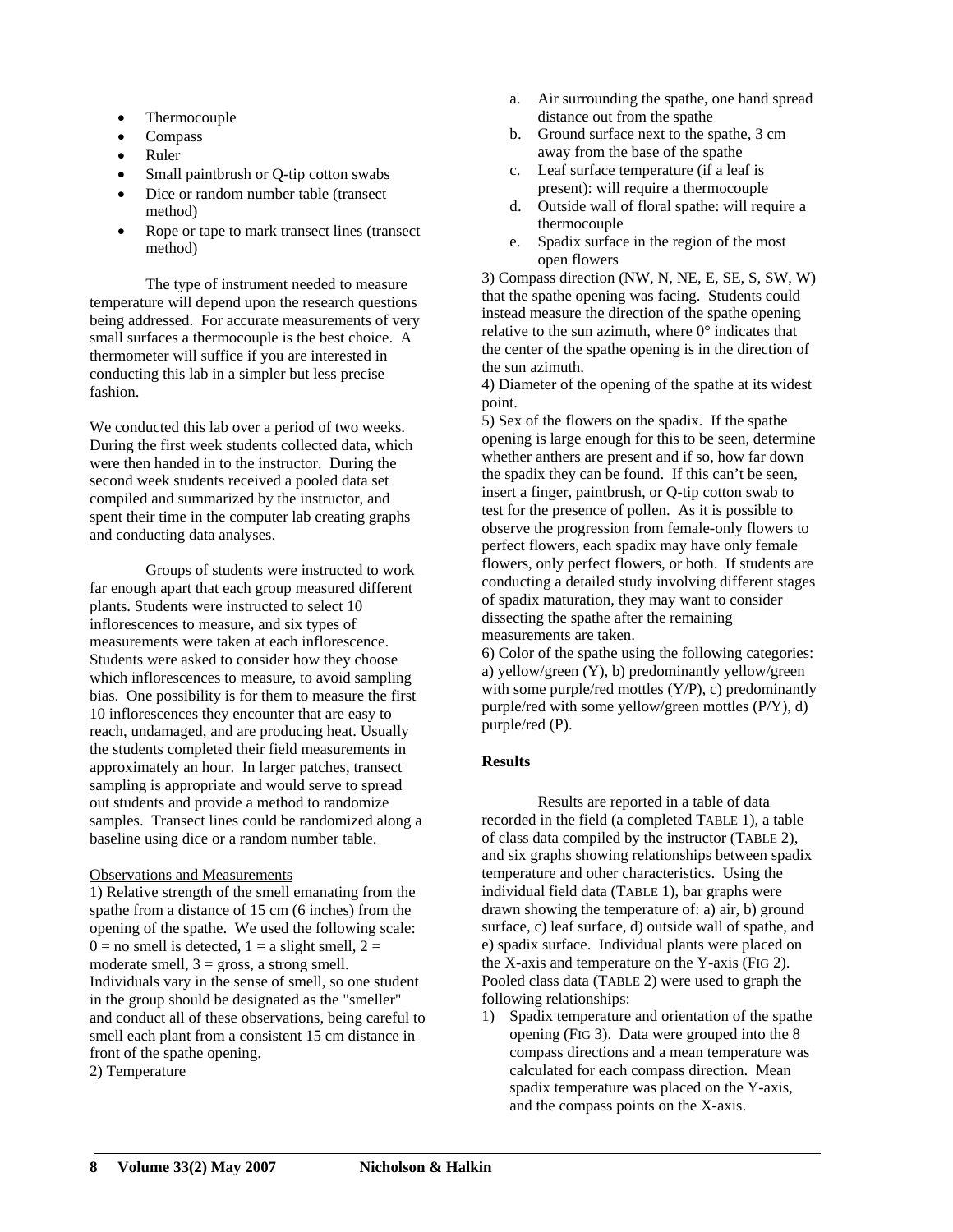TABLE 1. Data collection table used for this lab.

#### **Data Sheet Skunk Cabbage Lab Names\_\_\_\_\_\_\_\_\_\_\_\_\_\_\_\_\_\_\_\_\_\_\_\_\_\_\_\_\_\_**

| <b>SKUHK CADDAGE LAD</b> |                             |                                |                              |                                       |                               |                                   | <b>Names</b>                             |                                         |                                        |                                            |
|--------------------------|-----------------------------|--------------------------------|------------------------------|---------------------------------------|-------------------------------|-----------------------------------|------------------------------------------|-----------------------------------------|----------------------------------------|--------------------------------------------|
|                          |                             |                                |                              |                                       |                               |                                   |                                          |                                         |                                        |                                            |
| Flower                   | Air<br>temp.<br>$^{\circ}C$ | Ground<br>temp.<br>$^{\circ}C$ | Leaf<br>temp.<br>$^{\circ}C$ | Temp. of<br>outside wall<br>of spathe | Temp. of<br>spadix<br>surface | Direction<br>of spathe<br>opening | Diameter<br>of spathe<br>opening<br>(cm) | FlowersF<br>emale,<br>Perfector<br>Both | Relative<br>odor<br>emitted<br>$(0-3)$ | Spathe<br>colors:<br>$1^{\circ}/2^{\circ}$ |
|                          |                             |                                |                              |                                       |                               |                                   |                                          |                                         |                                        |                                            |
| $\overline{2}$           |                             |                                |                              |                                       |                               |                                   |                                          |                                         |                                        |                                            |
| 3                        |                             |                                |                              |                                       |                               |                                   |                                          |                                         |                                        |                                            |
| $\overline{4}$           |                             |                                |                              |                                       |                               |                                   |                                          |                                         |                                        |                                            |
| 5                        |                             |                                |                              |                                       |                               |                                   |                                          |                                         |                                        |                                            |
| 6                        |                             |                                |                              |                                       |                               |                                   |                                          |                                         |                                        |                                            |
| $\overline{7}$           |                             |                                |                              |                                       |                               |                                   |                                          |                                         |                                        |                                            |
| 8                        |                             |                                |                              |                                       |                               |                                   |                                          |                                         |                                        |                                            |
| 9                        |                             |                                |                              |                                       |                               |                                   |                                          |                                         |                                        |                                            |
| 10                       |                             |                                |                              |                                       |                               |                                   |                                          |                                         |                                        |                                            |

FIG 2. Example of data collected by a single group in 2003 showing temperature relationships between the air,

ground and various parts of the skunk cabbage.



FIG 3. Graph showing the mean temperature of the spadix surface when different orientations of the spathe opening are considered. Data are from Table 2, year 2003.

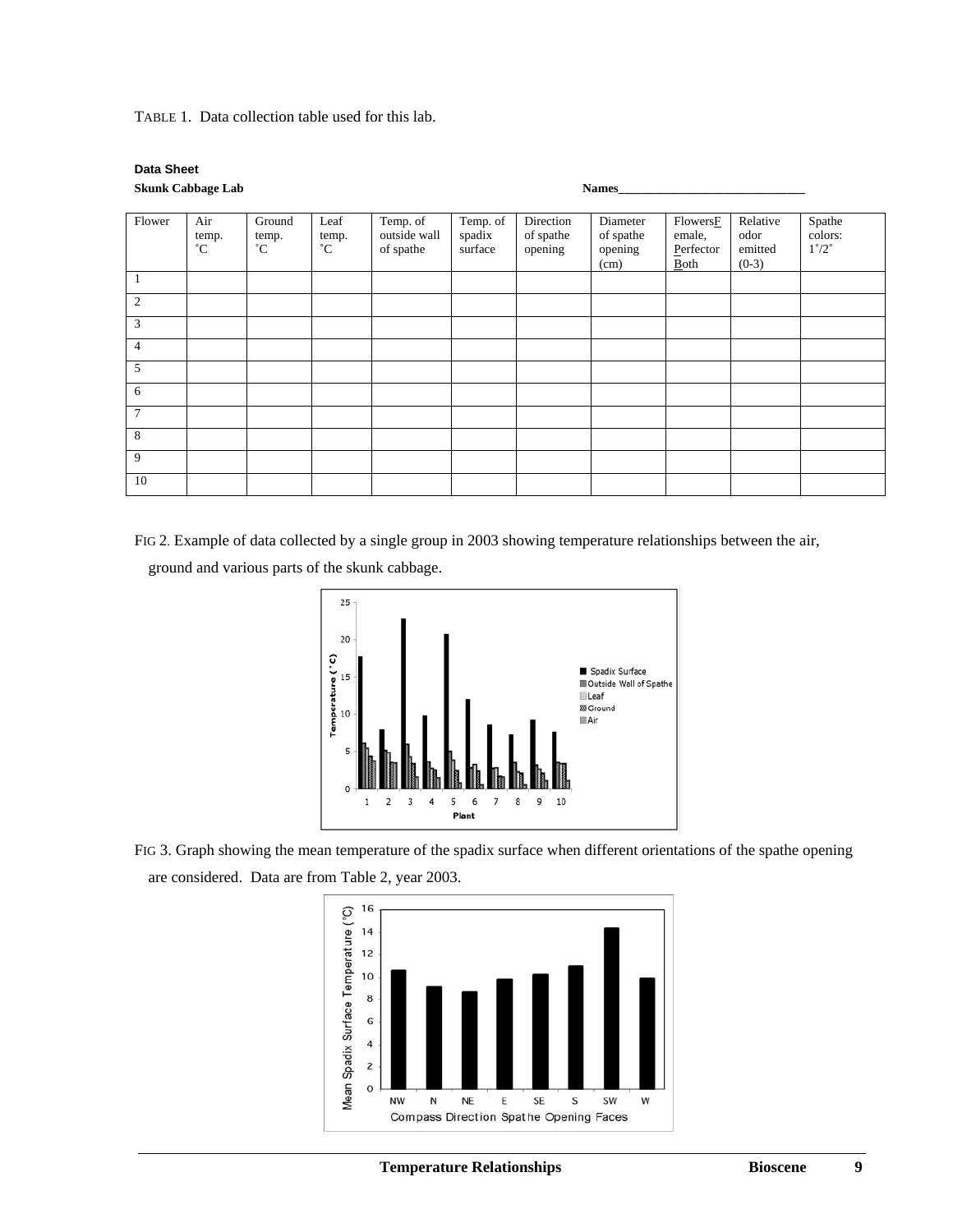|                           |           | 2003     |                  |                     | 2004     |                  |  |  |
|---------------------------|-----------|----------|------------------|---------------------|----------|------------------|--|--|
|                           | Mean temp | St. Dev. | No. of<br>obser. | <b>Mean</b><br>temp | St. Dev. | No. of<br>obser. |  |  |
| Air                       | 2.5       | 1.2      | 70               | 3.3                 | 1.7      | 150              |  |  |
| Ground                    | 3.5       | 0.9      | 70               | 4.0                 | 1.4      | 150              |  |  |
| Leaf                      | 3.9       | 1.0      | 70               | 5.0                 | 2.5      | 150              |  |  |
| Outside Wall of<br>Spathe | 4.5       | 1.2      | 70               | 5.5                 | 3.2      | 150              |  |  |
| Spadix Surface            | 10.4      | 6.4      | 70               | 13.1                | 6.7      | 150              |  |  |

TABLE 2. Summary table of data collected in 2003 and 2004. Mean temp. = Mean temperature, St. Dev. = standard deviation, No. of observations = number of observations.

| 2. Orientation of the |           |          | No. of         | Mean  |          |              |
|-----------------------|-----------|----------|----------------|-------|----------|--------------|
| Spathe Opening        | Mean temp | St. Dev. | obser.         | temp  | St. Dev. | No of obser. |
| <b>NE</b>             | 8.69      | 5.12     | 8              | 9.20  | 3.76     | 9            |
| N                     | 9.14      | 5.57     | 8              | 14.07 | 6.77     | 22           |
| <b>NW</b>             | 10.60     | 1.98     | $\overline{2}$ | 12.87 | 6.88     | 18           |
| E                     | 9.83      | 5.92     | 13             | 12.86 | 6.84     | 23           |
| W                     | 9.87      | 6.90     | 6              | 13.45 | 5.92     | 21           |
| <b>SE</b>             | 10.24     | 7.10     | 14             | 16.41 | 6.32     | 15           |
| S                     | 10.93     | 7.28     | 12             | 11.83 | 8.27     | 30           |
| <b>SW</b>             | 14.40     | 7.38     | 7              | 13.47 | 6.36     | 12           |
|                       | sum       |          | 70             |       |          | 150          |

| 3. Sex of the Spadix | Mean temp | St. Dev. | No. of<br>obser. | Mean<br>temp | St. Dev. | No of obser. |
|----------------------|-----------|----------|------------------|--------------|----------|--------------|
| Female               | 11.98     | 7.05     | 30               | 15.73        | 6.33     | 86           |
| Perfect              | 9.17      | 5.56     |                  | 9.57         | 5.44     | 64           |
|                      | sum       |          | 70               |              |          | 150          |

| 4. Diameter of Spathe |           |                          | No. of | Mean  |          |              |
|-----------------------|-----------|--------------------------|--------|-------|----------|--------------|
| Opening               | Mean temp | St. Dev.                 | obser. | temp  | St. Dev. | No of obser. |
| $0-0.4$ cm            | 12.78     | 6.91                     | 8      | 13.93 | 8.50     | 6            |
| $0.5 - 0.9$ cm        | 9.65      | 6.56                     | 8      | 15.15 | 7.66     | 30           |
| $1 - 1.4$ cm          | 12.62     | 6.81                     | 22     | 13.31 | 7.08     | 51           |
| $1.5 - 1.9$ cm        | 9.59      | 5.45                     | 16     | 12.50 | 5.42     | 43           |
| $2.0 - 2.4$ cm        | 7.74      | 6.37                     | 7      | 11.52 | 6.15     | 13           |
| $2.5 - 2.9$ cm        | 8.30      | 4.83                     | 6      | 12.58 | 0.91     | 4            |
| $3.0 - 3.4$ cm        | 3.45      | 0.78                     | 2      | 6.67  | 3.21     | 3            |
| $>3.5$ cm             | 4.9       | $\overline{\phantom{a}}$ |        |       |          |              |
|                       | sum       |                          | 70     |       |          | 150          |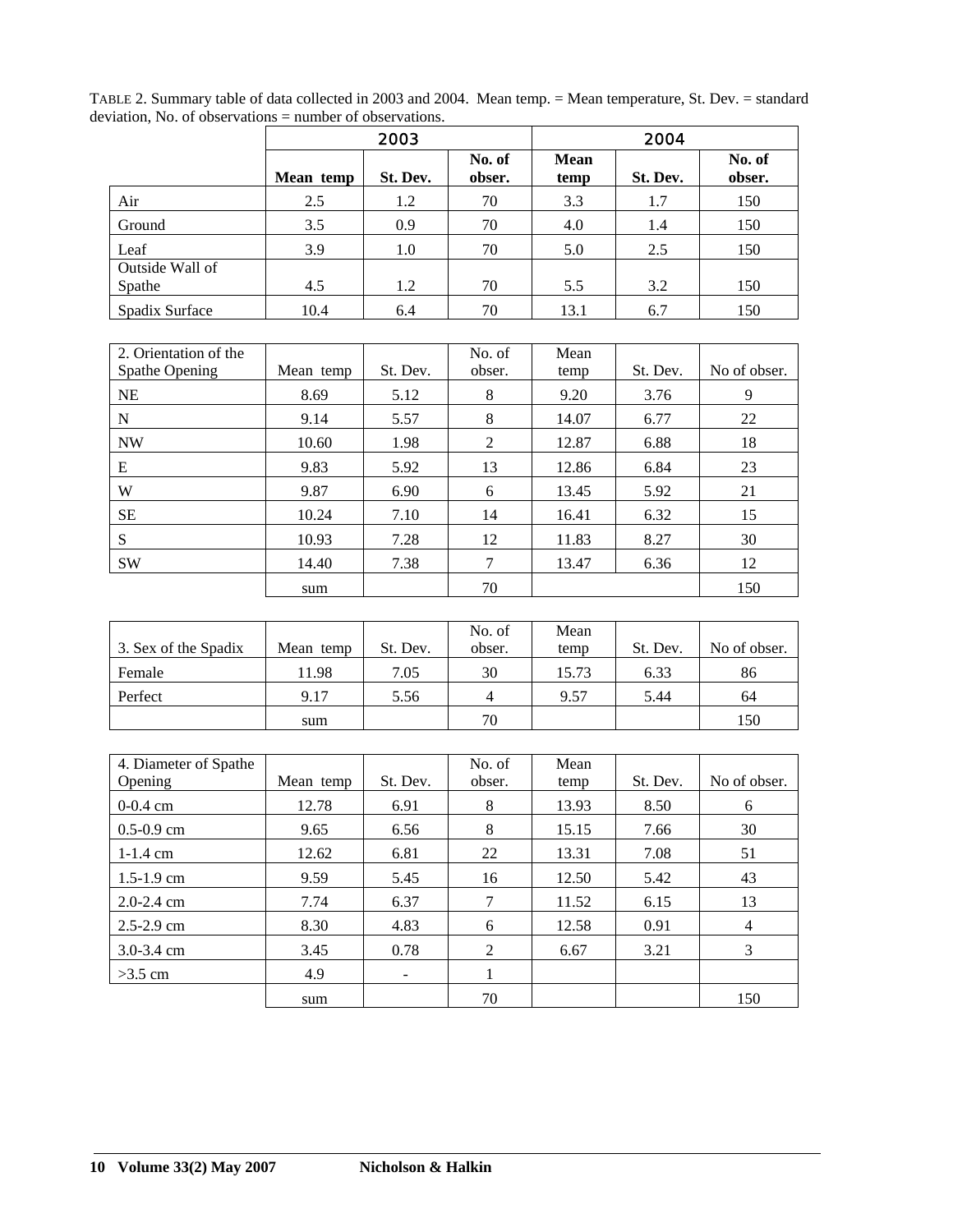# TABLE 2 cont.'d.

| 5. Color of Spathe | Mean temp | St. Dev. | No. of<br>obser. | Mean<br>temp | St. Dev. | No of obser. |
|--------------------|-----------|----------|------------------|--------------|----------|--------------|
| Yellow             | 12.2      | 8.39     |                  | 10.48        | 4.63     |              |
| Yellow/Purple      | 10.6      | 7.03     | 11               | 13.93        | 7.11     | 35           |
| Purple/Yellow      | 12.55     | 6.93     | 28               | 12.55        | 6.94     | 62           |
| Purple             | 13.67     | 5.99     | 26               | 13.67        | 5.99     | 38           |
|                    | sum       |          | 70               |              |          | 139          |

|                    |           |          | No. of | Mean  |          |              |
|--------------------|-----------|----------|--------|-------|----------|--------------|
| 6. Odor production | Mean temp | St. Dev. | obser. | temp  | St. Dev. | No of obser. |
| None               | 11.2      | 7.11     | 11     | 12.18 | 6.77     | 28           |
| Mild               | 9.2       | 5.67     | 27     | 14.61 | 6.8      | 47           |
| Moderate           | 10.87     | 6.85     | 23     | 10.58 | 6.33     | 32           |
| Gross              | 11.82     | 6.57     | Q      | 14.04 | 6.47     | 29           |
|                    | sum       |          | 70     |       |          | 136          |

- 2) Width of the spathe opening and the temperature of the spadix (FIG 4). The data were grouped into width (cm) categories of: 0-0.4, 0.5-0.9, 1.0- 1.4. 1.5-1.9, 2-2.4, 2.5-2.9, 3.0-3.5 and > 3.5 cm, and mean spadix temperature was calculated for each category. Width categories were placed on the X-axis and mean spadix temperature on the Y-axis. If different symbols are used for different categories of maturation (female, perfect, both), this will help students to think about how spadix maturation may correlate with width of the spadix opening.
- FIG 4. Graph showing the relationship between spadix surface temperature and diameter of the spathe opening, with sex of the flowers indicated. Data presented are from 2004 only.



3) Maturation stage of the open flowers and temperature of the spadix (FIG 5). Mean spadix temperature was calculated for each of the maturation categories. Maturation categories were placed on the X-axis and spadix temperature on the Y-axis. In our sample lab, any spadix producing pollen was designated as perfect, thus we have only two categories: perfect and female.

FIG 5. Graph showing temperature of the spadix surface for female and perfect spadices. "X"s indicate mean values. Data presented are from 2004.



4) Color of the spathe and the mean temperature of the spadix. Data were grouped into four color categories: a) yellow/green, b) predominantly yellow/green with some purple/red mottles, c) predominantly purple/red with some yellow/green mottles, or d) purple/red.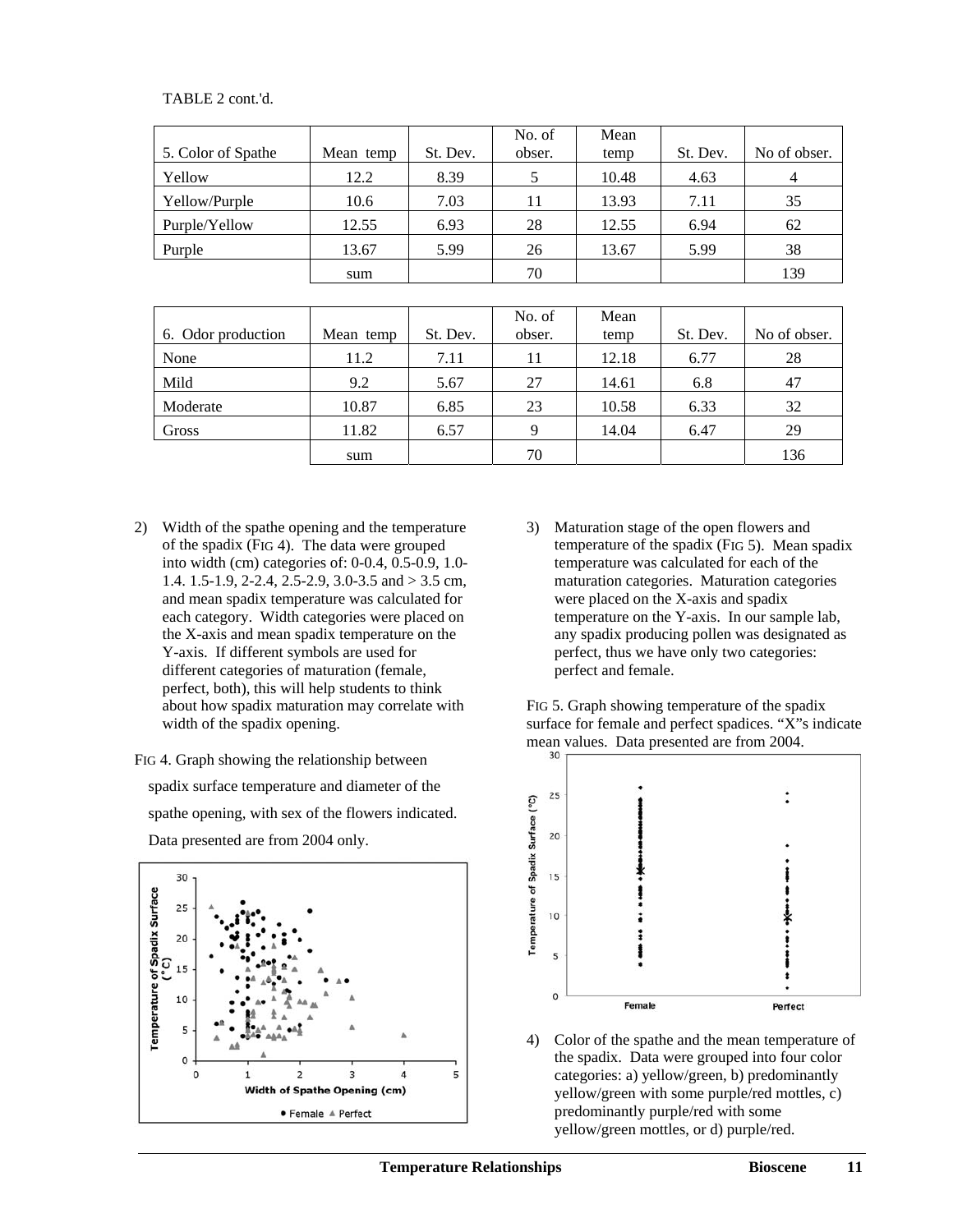The mean temperature of the spadix was calculated for each category. Color categories were placed on the X-axis in the order above (predicted as less to more effective in absorbing solar radiation) and mean spadix temperature was shown on the Y-axis.

5) Odor production and spadix temperature. The mean spadix temperature was calculated for each odor category. Odor was plotted on the X-axis and mean temperature of the spadix on the Yaxis.

Copies of relevant articles on skunk cabbage were placed on reserve in the library and students were required to refer to several of these in their laboratory reports. They were asked to discuss the following questions, and to attempt to answer "why" questions in terms of both physiological mechanisms and adaptive function.

- 1) Which parts of the plant were significantly different in temperature from the surrounding air temperature, and which part of the plant was the hottest, suggesting an origin of the heat? Are any of the 10 spadices that you measured not producing heat? Why might this occur?
- 2) Is there any relationship between the spadix temperature and the orientation of the spathe opening? How might the orientation of the opening affect the temperature inside the spathe?
- 3) Is there a relationship between the maturity of the open flowers and the temperature of the spadix? Why might the sex of the flowers influence the temperature of the spadix?
- 4) Is there a relationship between the diameter of the spathe opening and the temperature of the spathe or spadix? Why might this relationship occur?
- 5) Is there a relationship between the color of the spathe and the temperature of the spadix? Why might this relationship occur?
- 6) Is there a relationship between the amount of odor production and the temperature of the spadix? Why might this relationship occur?
- 7) Heat generation in skunk cabbages is metabolically expensive, using large quantities of their stored energy. After conducting this exercise and reading the articles on reserve, what do you feel is the primary adaptive function of skunk cabbages producing heat?

If the primary selective pressures on skunk cabbages were to maximize temperature while conserving heat and reducing metabolic costs, what orientation of the

opening, what size of the opening, and what color of the spathe might be optimal for heat conservation and reduction of metabolic costs?

# **Discussion**

Figure 2 is an example of a graph such as those students would generate showing the relationship between air and ground temperature and the temperature of different parts of the skunk cabbage. This graph shows the variability in the data produced by spadices that are in different stages of maturation. The spadix surface is 4.7-16.6˚C warmer than the outer wall of the spathe. Leaves are also slightly warmer than the ground or air, suggesting that some of the heat produced by the spadix is conducted through all parts of the plant. From this figure students can easily see that the spadix is most likely where heat is produced.

Figure 3 presents data for 2003 relating compass direction of the spathe opening to the temperature of the spadix. In 2003, southwest facing spathe openings had the warmest spadices and north and northeast facing spathe openings had cooler spadices than those facing south, southeast, or southwest. Since these data were taken in the morning, it might have been expected that southeast or south-facing spathe openings would have had the warmest spadices, but of course factors such as wind could have had an effect, as well as the particular combination of spadix sexes and spathe opening widths in the plants with openings in each compass direction.

The sex of the flowers is correlated with both the temperature of the spadix and the width of the spathe opening. Figure 4 presents data from 2004. In this graph younger female spadices have narrower openings and hotter temperatures than older perfect (male and female) spadices. In 2004, the mean spadix temperature was statistically significantly different between females and perfect spadices (Mann-Whitney  $U = 4226$ ,  $p < 0.001$ ). In this year females had a mean spadix temperature of 15.7 ˚C, while perfect spadices had a mean spadix temperature of 9.6˚C (FIG 5, TABLE 2). In 2003, females also tended to be warmer than perfect spadices, with mean spadix temperatures of 12˚C, compared to 9.1˚C, respectively, though the difference was not statistically significant (Mann-Whitney  $U = 709.5$ ,  $p = 0.194$ ). Fig. 5 shows the range of temperature values for perfect and female spadices in 2004.

We have found that the spadix is consistently the warmest part of the plant, generally followed by the outer spathe wall, and then the leaf. Spadix temperature correlates best with sex of the flowers (females are on average warmer, though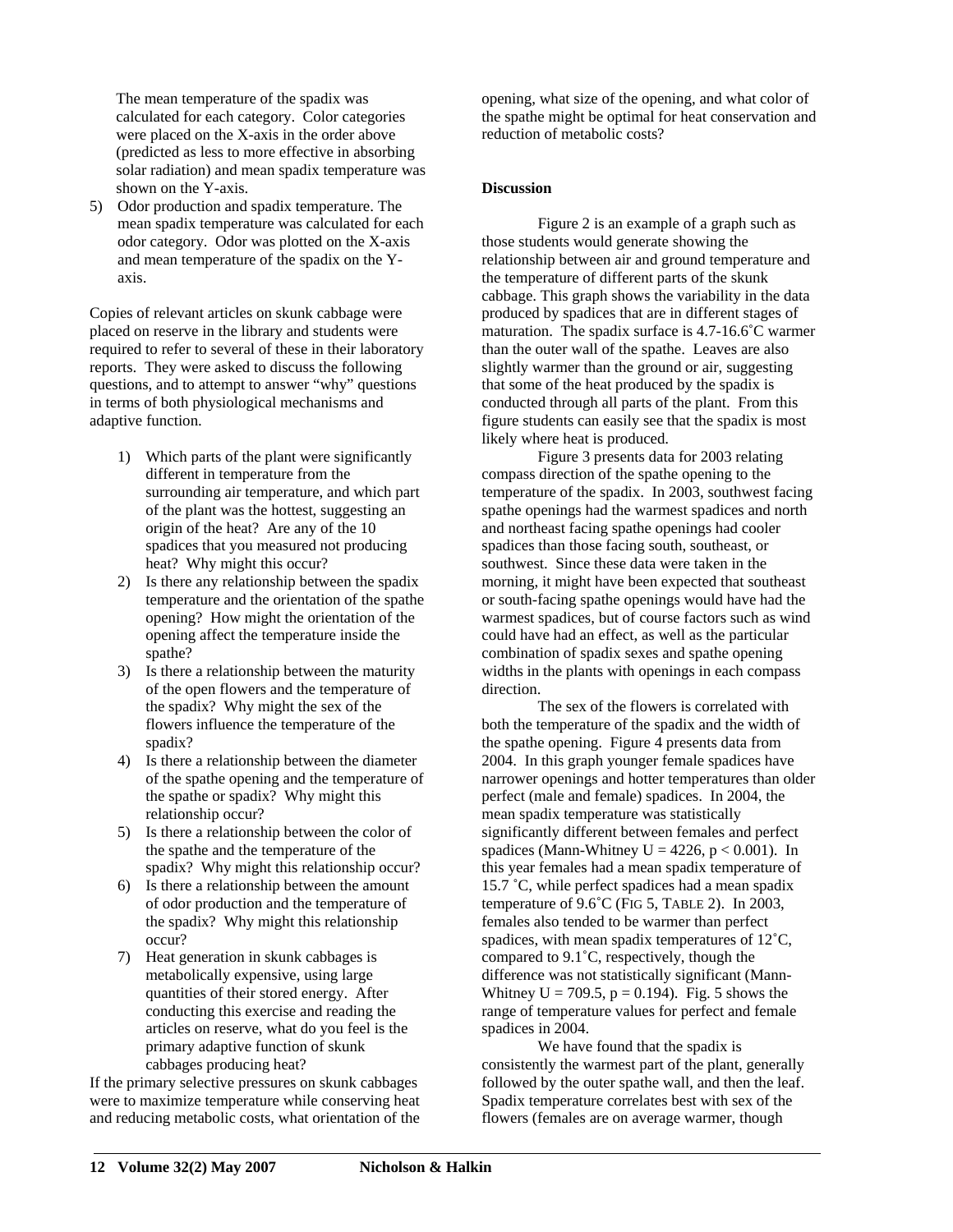temperature ranges for female and perfect spadices show considerable overlap). There also may be a weak correlation between spadix temperature and diameter of the spathe opening, independent of the correlation between spadix temperature and sex. Color of the spathe was not found to influence the temperature of either the outside wall of the spathe, or of the spadix itself. Odor production was found to be very variable, with no apparent relationship to the temperature of the spadix or the color of the spadix, thus results for these are not presented.

# **Additional Enrichment Exercises**

- Conducting this lab with more detailed observation of the progression from femaleonly to perfect flowers, and recording the information in more than two or three categories of spadix maturity. This may not be possible to do without significant damage to the spathe and may require dissection of the spathe.
- Temperature regulation in skunk cabbages. Measure spadix temperatures or respiration rate of individuals over a period with varying air temperatures. Knutson (1974, 1979) and Ito *et al*. (2004) report that *S. foetidus* is capable of temperature dependent thermoregulation.
- Duration of heating and survival of the flower. Knutson (1979) reports that each flower produces heat for two weeks or slightly longer. If exposed to temperatures below freezing after this time period, the flower will freeze and die.
- A study of the distribution of the "metabolic duds" to see how frequently these occur in the population.
- Examine the influence of heating on the leaves. Is it possible that in addition to promoting the maturation of eggs and pollen tubes, heat production might also speed up the emergence of the leaves, giving this plant additional time for photosynthesis before the tree canopy establishes? Compare the rates of leaf growth and unfurling in plants with their spadices intact, vs. plants that are "metabolic duds" or plants with their spadices removed.
- Track spathe color and compass orientation of the spathe opening in the same plants from year to year to see if color and/or opening position are genetically (or microenvironmentally) determined, or

variable. If these characteristics are found to be constant within the same plant, transplantation experiments could determine whether the microenvironment has an effect.

- Track spathe color and opening widths in a single individual to document darkening of the spathe and increasing opening of the spathe over time.
- Bagging experiments to see if *Symplocarpus foetidus* like its relative *S. renifolius* needs to be cross-pollinated before seeds are produced (Uemura *et al*. 1993).
- Investigation of pollinators and pollination biology. This was part of our earliest versions of this lab, but few pollinators were observed, so that portion of the lab was eliminated. We still have many unanswered questions regarding the role of pollinators in fertilizing *S. foetidus*. Some questions are: 1) Which species are primarily responsible for pollinating skunk cabbage? 2) How many insects currently visit our populations? 3) Does our observation of few pollinators indicate that skunk cabbage has lost many of its pollinators due to urban development?

Examine the role of odor production for antiherbivory purposes. *S. foetidus* has calcium oxalate crystals in the leaves that are hypothesized to deter herbivores (Knutson,1974). As this plant is particularly abundant in the early spring, when few other leaves and flowers are available to herbivores, odor production might also discourage grazing. In addition to examining plants for signs of insect and mammalian herbivory, the leaves could be offered (along with other leaves without defensive chemicals, perhaps including lettuce and spinach) to insect and/or mammalian herbivores. Care must be taken that the herbivores will have adequate food without needing to eat skunk cabbage leaves, and there may be some danger of poisoning naïve herbivores.

# **Acknowledgements**

Students in four classes of Biology 202, Principles of Ecology and Evolution, and a class of Biology 133, Introductory Ecology Lab, are recognized for their efforts and assistance in data collection and preliminary data analysis. We thank Thomas Mione for helping us to collect relevant journal articles and for reviewing the manuscript.